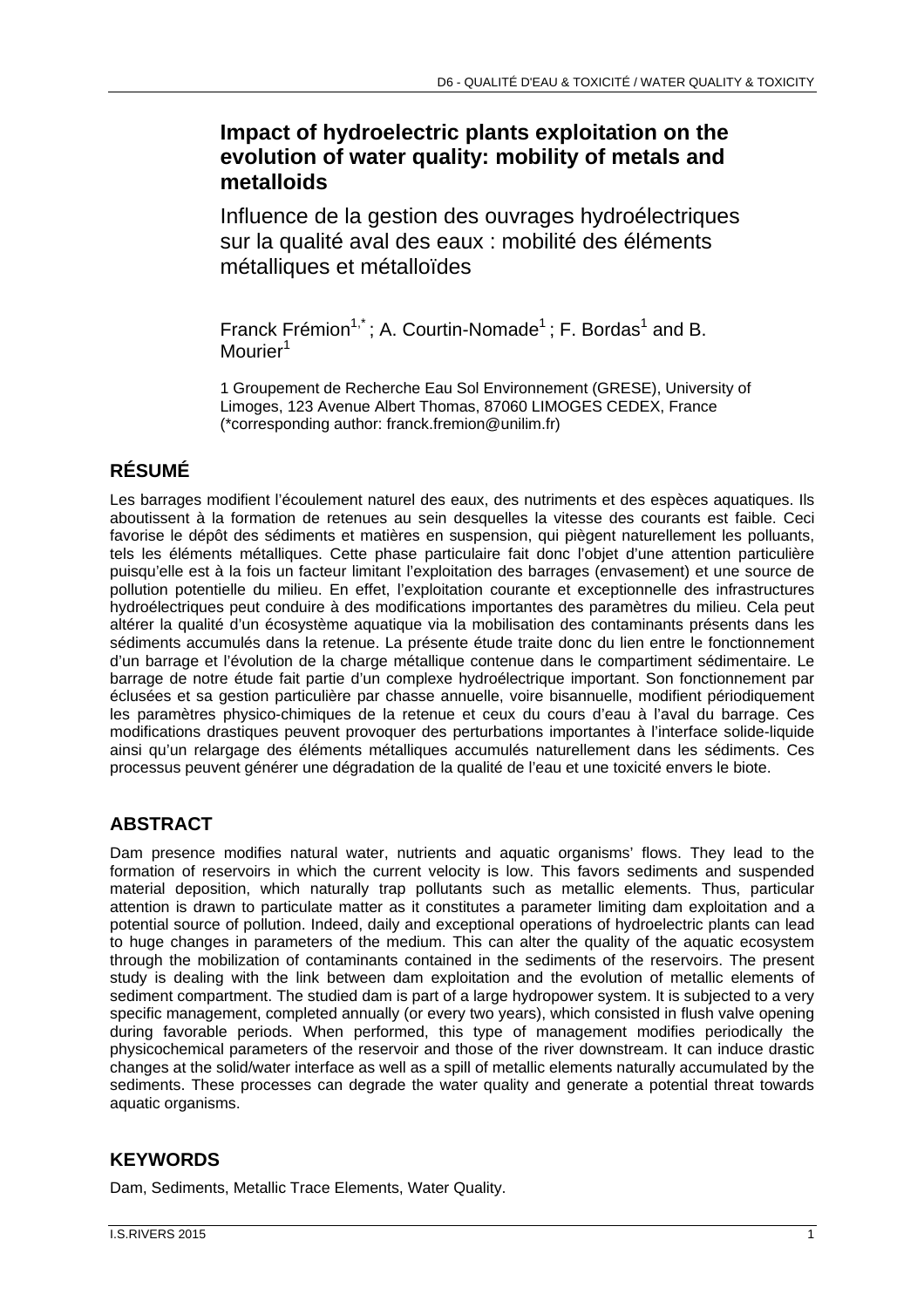### **1 CONTEXT: THE IMPORTANCE OF SEDIMENTS IN AQUATIC ECOSYSTEMS**

Even if the introduction of the Water Framework Directive resulted in a massive improvement of global ecological quality of the aquatic media during the last decades, many sites remain contaminated. One of the factors explaining the persistency of the degradation of these sites is the key role played by sediments, which accumulate contaminants such as metals and metalloids through time.

Dam reservoirs are typical sites where sediments can become a source of metallic contamination. Dams are physical barriers limiting the natural transfer of water and sediments in rivers. Their presence leads to the formation of reservoirs whose functioning and characteristics are close to lakes, permitting sediment deposition and accumulation (Friedl et al., 2002). Depending on their use and type of exploitation (draining, flush valve opening ...) and hydrological cycles (floods), the water level of the reservoirs can be stable or fluctuate. These natural and anthropogenic processes alter diverse parameters of the media such as the pH, redox potential and solid/liquid ratio, allowing the solubilization of some metals and speciation changes, which can generate toxicity towards aquatic biota (Calmano et al., 1993; Chapman et al., 1998).

The aims of this work are to study the distribution of sediments of a highly exploited reservoir (daily hydropeaking operations, large water-level range, and flush valve opening during favorable periods) and determine the mobility of the associated metallic elements.

### **2 MATERIALS AND METHODS**

#### **2.1 Reservoir characterization**

The research focused on the sediments from a reservoir of the west border of the French Massif Central (Cantal). Because very few information were available on the intensity of sediment accumulation in this reservoir, mono and multi-beam bathymetry analyses were performed to localize the potential sedimentation zones. The main water physicochemical parameters, such as pH, Eh, conductivity and dissolved  $O<sub>2</sub>$  were also measured.

#### **2.2 Sediment characterization**

The surficial sediments sampling was performed using Ekman grab. Samples were dried at 40°C. Then, sediments were sieved at 2mm and 63µm to remove plant debris and select the most reactive (and contaminated) fraction. The finest fraction (<63µm) was used for subsequent mineralogical and chemical analyses. The mineralogy of the sediment samples was determined by X-Ray diffraction (XRD). The metal-bearing phases were analyzed using an Energy Dispersive Spectrometer coupled to Scanning Electron Microscopy (EDS-SEM) and an Electron Probe Micro-Analyses (EPMA). Total metal concentrations in the sediment samples were analyzed using microwave assisted digestion with HNO<sub>3</sub>, HCl and HF mixture (5:2:1 mL), with successive HF complexation using a saturated H<sub>3</sub>BO<sub>3</sub> solution (6 mL). An accelerated BCR sequential extraction, using focused ultrasounds according to Pérez and Cid (2003) protocol, was employed to provide information regarding different metal phase association in the sediments. Metals and metalloids analyses were performed using ICP - Mass Spectrometry (ICP-MS), Atomic Absorption Spectrometry (AAS) or Microwave Plasma - Atomic Emission Spectrometry (MP-AES).

#### **3 RESULTS AND DISCUSSION**

The bathymetry results have revealed a low level of sedimentation in the reservoir. This is in accordance with the relatively high number of management operations performed on the dam to prevent its siltation (6 management operations in 10 years). This reservoir is mainly composed of finegrained sediments, at least 70% of it being silts and clays. This can be in relation with the presence of a former regulating dam, which could prevent coarser sediment to enter the reservoir. The organic fraction represents almost 20% of total mass of our sediment.

#### **3.1 Elements concentration in sediments**

The total concentrations of metallic elements associated with sediments are, in  $\mu q/q$ : As (9.1  $\pm$  1.7), Cr  $(153.6 \pm 19.1)$ , Cu  $(27.5 \pm 2.0)$ , Ni  $(59.3 \pm 3.6)$  and Zn  $(153.8 \pm 16.1)$ . Even if these concentrations are low compared to other studies, due to the low anthropogenic activities held in the site, Cr and Ni concentrations exceed tolerated levels of the 08/09/2006 prefectoral decree. This can be related to the watershed lithology containing amphibolites and migmatites, naturally accumulating these elements.